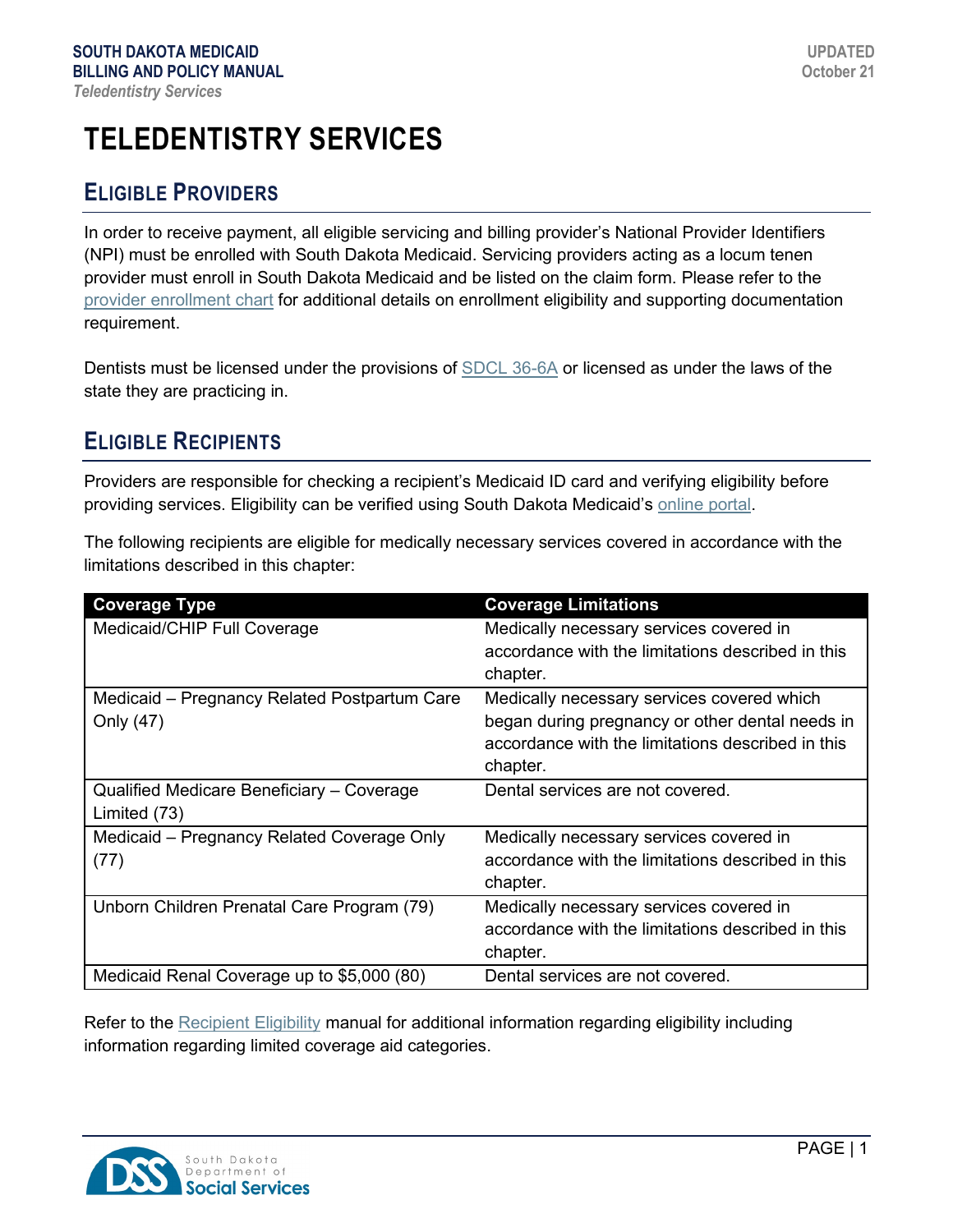# **COVERED SERVICES AND LIMITS**

#### **General Coverage Principles**

Providers should refer to the [General Coverage Principles](https://dss.sd.gov/docs/medicaid/providers/billingmanuals/General/General_Coverage_Principles.pdf) manual for basic coverage requirements all services must meet. These coverage requirements include:

- The provider must be properly enrolled;
- Services must be medically necessary;
- The recipient must be eligible; and
- If applicable, predetermine the treatment plan.

The manual also includes non-discrimination requirements providers must abide by.

#### **Teledentistry Coverage Requirements**

Services provided via teledentistry must meet the applicable standard of care. When reporting a service completed via teledentistry, providers are certifying the services rendered to the recipient were functionally equivalent to services provided through a face-to-face visit. Services provided via teledentistry must be provided in accordance with the coverage criteria in the [adult](https://dss.sd.gov/docs/medicaid/providers/billingmanuals/Dental/Adult_Dental_Services.pdf) and [children](https://dss.sd.gov/docs/medicaid/providers/billingmanuals/Dental/Children_Dental_Services.pdf) dental provider manuals. Synchronistic services must be of sufficient audio and visual fidelity and clarity to be functionally equivalent to a face-to-face encounter.

#### Limitations

The following coverage limitations apply:

- Reimbursement is limited to only one reading or interpretation of diagnostic tests such a x-rays, lab tests and diagnostic assessment.
- Transmission of materials is not separately reimbursable.
- Only D0140, limited oral exam, is covered for providers that primarily or only see South Dakota Medicaid recipients via teledentistry.

#### **Teledentistry Covered CDT Codes**

South Dakota Medicaid covers the following services provided via teledentistry:

- D0120: Periodic oral evaluation—established patient
- D0140: Limited oral exam
- D0145: Oral evaluation for a patient under 3 years of age
- D0150: Comprehensive oral evaluation—new or established patient
- D0210: Intraoral—complete series of radiographic images
- D0220: Intraoral—periapical first radiographic image
- D0230: Intraoral—periapical each additional radiographic image
- D0240: Intraoral—occlusal radiographic image
- D0270: Bitewing—single radiographic image
- D0272: Bitewings—two radiographic images
- D0273: Bitewings—three radiographic images
- D0274: Bitewings—four radiographic images
- D0330: Panoramic radiographic image

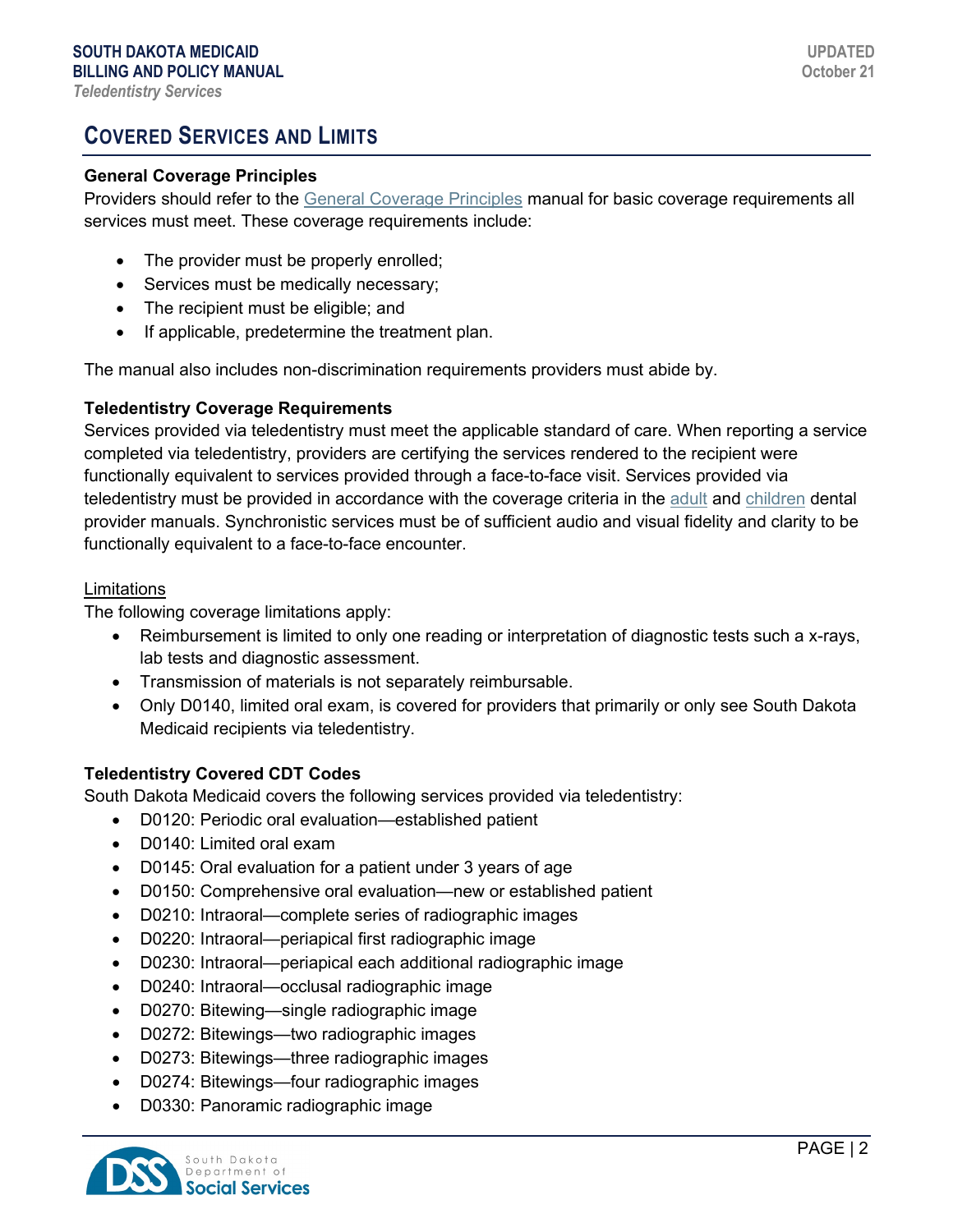CDT codes not included in this list may not be provided via teledentistry.

### **NON-COVERED SERVICES**

Synchronous teledentistry services may not be provided via email, audio-only, or facsimile transmissions.

### **DOCUMENTATION REQUIREMENTS**

#### **General Requirements**

Providers must keep legible medical and financial records that fully justify and disclose the extent of services provided and billed to South Dakota Medicaid. These records must be retained for at least 6 years after the last date a claim was paid or denied. Please refer to the [Documentation and Record](https://dss.sd.gov/docs/medicaid/providers/billingmanuals/General/Documentation_and_Records.pdf)  [Keeping](https://dss.sd.gov/docs/medicaid/providers/billingmanuals/General/Documentation_and_Records.pdf) manual for additional requirements.

#### **Teledentistry Requirements**

Services provided via teledentistry should include the following additional documentation in addition to the standard of service documentation:

- If synchronistic, the name of the platform used to complete the visit; and
- Detailed clinical notes of the visit including the name and credentials of individuals involved in the teledentistry visit and their role in the visit.

#### **HIPAA Compliant Platform**

The Office of Civil Rights (OCR) is exercising enforcement discretion and not imposing penalties for noncompliance with HIPAA requirements for health care providers that serve patients in good faith through everyday communications technologies, such as FaceTime or Skype, during the COVID-19 nationwide public health emergency. South Dakota Medicaid recommends providers continue to provide services via teledentistry through a HIPAA compliant platform. However, on a temporary basis South Dakota Medicaid is affording providers the same flexibility as OCR during the COVID-19 pandemic. Once OCR stops exercising enforcement discretion providers will be required to provide services via teledentistry through a HIPAA compliant platform.

### **REIMBURSEMENT AND CLAIM INSTRUCTIONS**

#### **Timely Filing**

South Dakota Medicaid's dental vendor must receive a provider's completed claim form within 6 months following the month the service was provided. Requests for reconsiderations will only be considered if they are received within the timely filing period or within 3 months of the date a claim was denied. The time limit may be waived or extended by South Dakota Medicaid in certain circumstances. Providers should refer to the [General Claim Guidance](https://dss.sd.gov/docs/medicaid/providers/billingmanuals/General/General_Claim_Guidance.pdf) manual for additional information.

#### **Third-Party Liability**

Medicaid recipients may have one or more additional source of coverage for health services. South

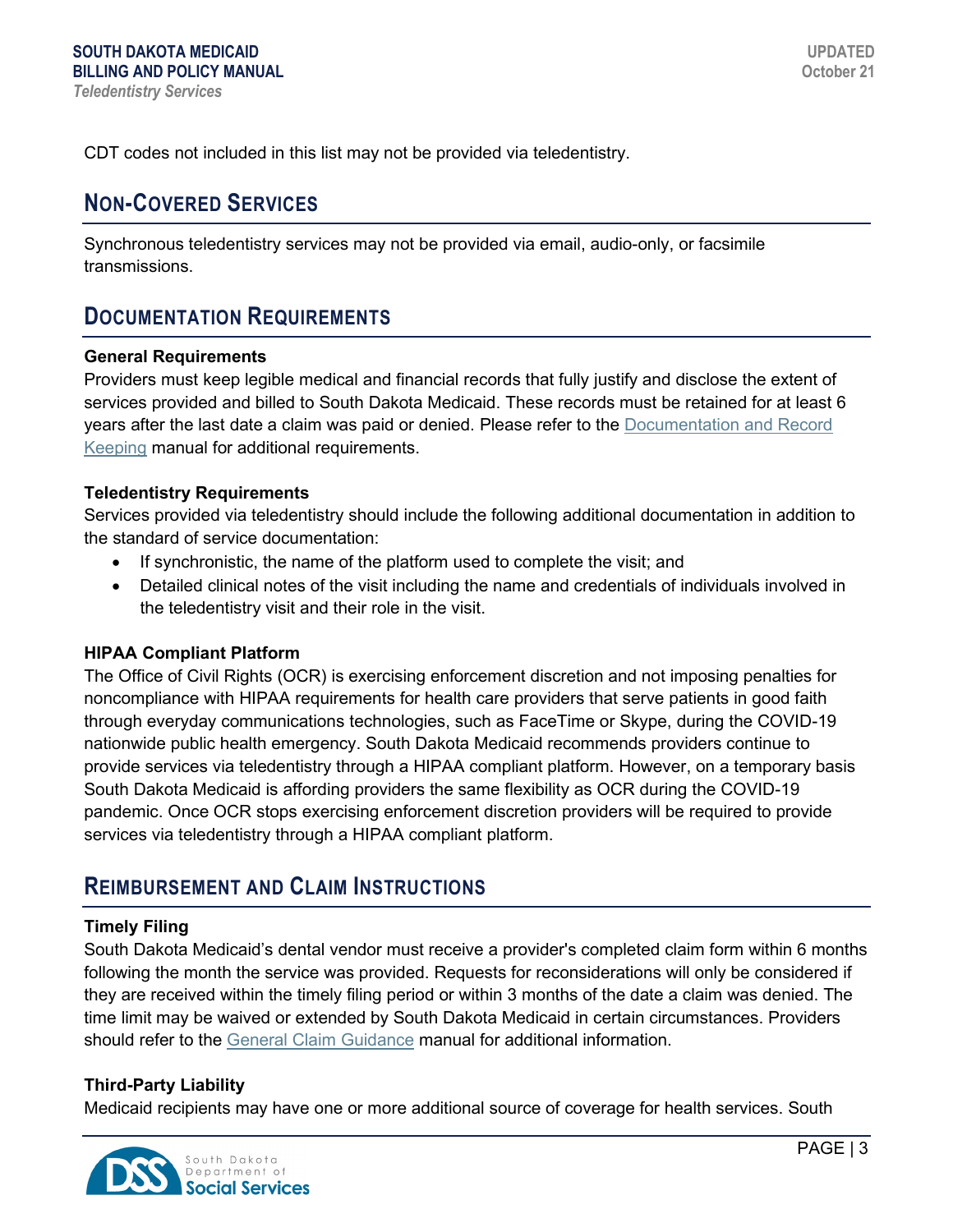Dakota Medicaid is generally the payer of last resort, meaning Medicaid only pays for a service if there are no other liable third-party payers. Providers must pursue the availability of third-party payment sources. Providers should refer to the [General Claim Guidance](https://dss.sd.gov/docs/medicaid/providers/billingmanuals/General/General_Claim_Guidance.pdf) manual for additional information.

#### **Reimbursement**

A claim for dental services must be submitted at the provider's usual and customary charge. Payment for dental services is limited to the lesser of the provider's usual and customary charge or the fee listed on the Dental Services [fee schedule.](https://dss.sd.gov/medicaid/providers/feeschedules/dss/)

Reimbursement for services provided via teledentistry is the same as reimbursement for services provided at a face-to-face visit. When services are provided via teledentistry, CDT D9995 or D9996 must be reported with the CDT codes for the services provided on the date of service.

#### **Claim Instructions**

Refer to the [Dental Claim Instructions](https://dss.sd.gov/docs/medicaid/providers/billingmanuals/Dental/Dental_Claim_Instructions.pdf) Manual for information regarding completing a claim form.

In addition to the applicable CDT code(s), a claim for services provided via teledentistry must include one of the following codes:

- D9995 Teledentistry, synchronistic; real-time encounter; and
- D9996 Teledentistry, asynchronistic; information stored and forwarded to dentist for subsequent review.

D9995 and D9996 should never be reported alone on a claim form. Services that are not covered when provided via teledentistry must not be reported on the same claim as D9995 or D9996.

### **DEFINITIONS**

- 1. "Asynchronous (store and forward)", transmission of recorded health information (for example, radiographs, photographs, video, digital impressions and photomicrographs of patients) through a secure electronic communications system to a dentist, who uses the information to evaluate a patient's condition or render a service outside of a real-time or live interaction.
- 2. "Distant site," physical location of the practitioner providing the service via synchronous teledentistry.
- 3. "Originating site", physical location of the Medicaid recipient at the time the synchronous teledentistry service is provided.
- 4. "Synchronous (live video)", live, two-way interaction between a patient and a provider using audiovisual telecommunications technology.
- 5. "Teledentistry", the delivery of dental care while the patient and the dentist are in different locations via synchronous telecommunication technology or the transmission and review of recorded health information collected by another oral health professional and transmitted via asynchronous communication to create a treatment plan.

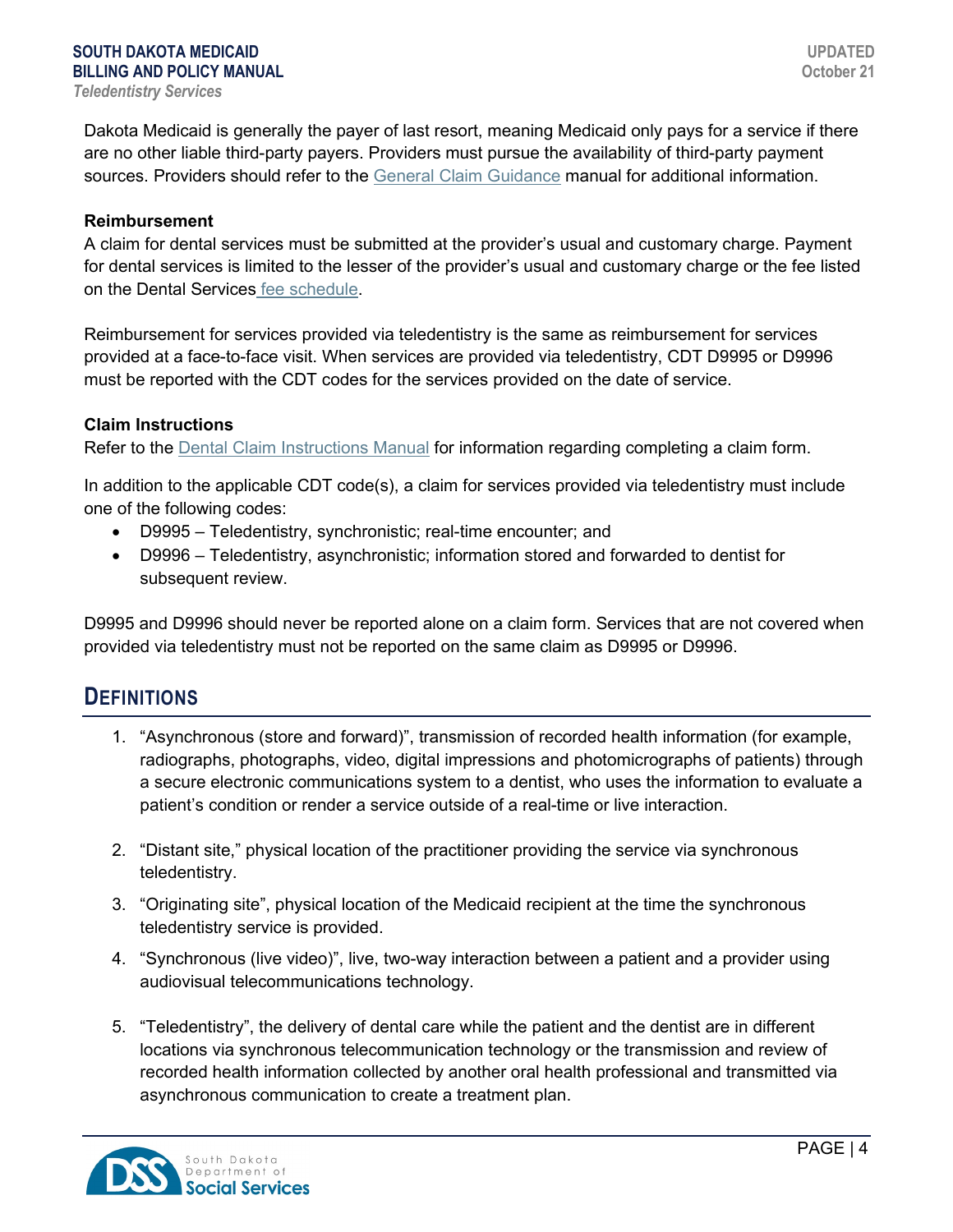## **REFERENCES**

- [Administrative Rule of South Dakota \(ARSD\)](https://sdlegislature.gov/Rules/DisplayRule.aspx?Rule=67:16:06)
- [South Dakota Medicaid State Plan](https://dss.sd.gov/medicaid/medicaidstateplan.aspx)
- [Code of Federal Regulations](https://www.ecfr.gov/cgi-bin/text-idx?SID=c5706253a711cfca4ccb768bf18fcc9e&mc=true&tpl=/ecfrbrowse/Title42/42tab_02.tpl)

### **QUICK ANSWERS**

### **1. What is an example of a synchronistic teledentistry service?**

A patient is suffering severe tooth and gum pain on a Thursday evening. Using a secure, synchronistic teledentistry platform, the patient meets with the dentist. Using video and audio services, the provider can determine that tooth #8 is decayed to the gumline with visible abscess present. The provider sends prescriptions for an antibiotic and short-term pain-relief to the patient's pharmacy and instructs office staff to schedule patient for restoration.

The services must be of sufficient audio and visual fidelity and clarity to be functionally equivalent to a face-to-face encounter. Services provided via email, audio only telephone, and facsimile transmissions as teledentistry services are not reimbursable.

#### **2. What is an example of an asynchronistic teledentistry service?**

A hygienist from a dental office performs routine cleanings and takes portable x-rays of patients residing in a nursing facility or other group care setting. The hygienist documents the services in the patient's record which the dentist reviews asynchronistically to plan treatment. Treatment plan could include recall cleaning in 6 months, application of silver diamine fluoride (SDF) by the hygienist in the facility, or restorations in the office.

#### **3. What are the service limitations for X-Rays?**

Services provided via teledentistry must follow the same limitations an in-office visit. Covered services are listed on the [dental services fee schedules](https://dss.sd.gov/medicaid/providers/feeschedules/dss/) and in the [adult](https://dss.sd.gov/docs/medicaid/providers/billingmanuals/Dental/Adult_Dental_Services.pdf) and [children](https://dss.sd.gov/docs/medicaid/providers/billingmanuals/Dental/Children_Dental_Services.pdf) dental provider manuals.

#### **4. How do I document a teledentistry visit?**

Services provided via teledentistry should include the same documentation as an office visit. Examples include clinical notes, patient diagnosis, and treatment plan. Please refer to the Documentation Requirements section for additional information.

### **5. Can I be reimbursed an originating site facility fee?**

An originating site is the physical location of the patient at the time a synchronous (live, two-way interaction between a patient and a provider using audiovisual telecommunications technology) teledentistry service is provided. A distant site is the physical location of the practitioner providing the service via synchronous teledentistry.

Enrolled dental providers, such as a dental office, FQHC/RHC, or IHS facility, are eligible to receive an originating site facility fee for acting as an originating site if the service being provided from the distant site is a covered teledentistry service. Other sites not listed may also